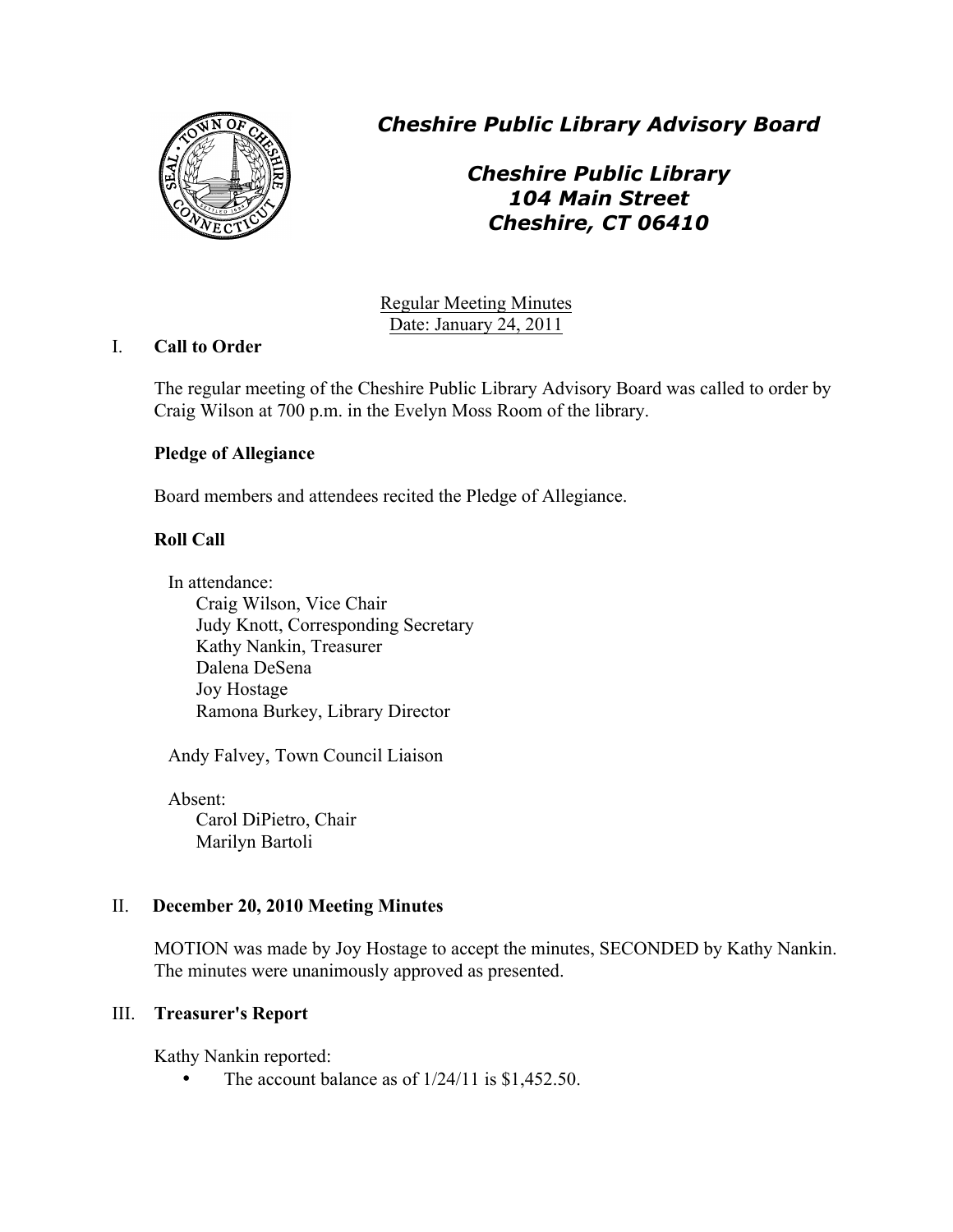## CHESHIRE PUBLIC LIBRARY ADVISORY BOARD Meeting Minutes January 24, 2011

### IV. **Reports of Committees**

## 1. School-Library Partnership

Craig Wilson relayed the following report from Sue Hartley:

- January 2011 Less activity due to inclement weather and 2 holidays. Regularly scheduled programs have done well, especially Family Place, averaging more than 35 people.
- February 2011 Upcoming activities: Valentine Craft program (2/5); Dodd FEA (Future Educators of America) storytime, craft and refreshments (2/10). During school vacation week: *Swing and Sway* storytime (2/21); *Sleeping Bag Cinema* (2/22); Energy Science workshops (2/23); Spring Valley Puppet Theater presents *Three Wishes* and *Wolf in Sheep's Clothing*; *Astronomy for Everyone* program (2/24); and *Learn to Draw* workshop (2/25).
- 2. Funding Resources (Mr. Wilson) No report.
- 3. Marketing Plan: (Mr. Wilson) No report. Still in development.

# V. **Communications**

None.

# VI. **Report of the Chair –** Mr. Wilson

No report.

# VII. **Report of the Library Director –** Ramona Burkey

See attached report.

Mrs. Burkey distributed the town's Conflict of Interest Ordinance to Board members. This document is distributed annually by the Town to all employees and members of town boards and commissions.

**Technology:** Use of e-resources (downloadable books, audio books and videos) has increased. January 3rd sessions of "Technology Petting Zoo" had 46 attendees, most of whom were interested in resources for eReaders. Prototype of new website, developed by FrediB Design, should be available this week. The new website will use WordPress; it will be easier for patrons to navigate and easier for staff to edit and update. The new website will debut this spring.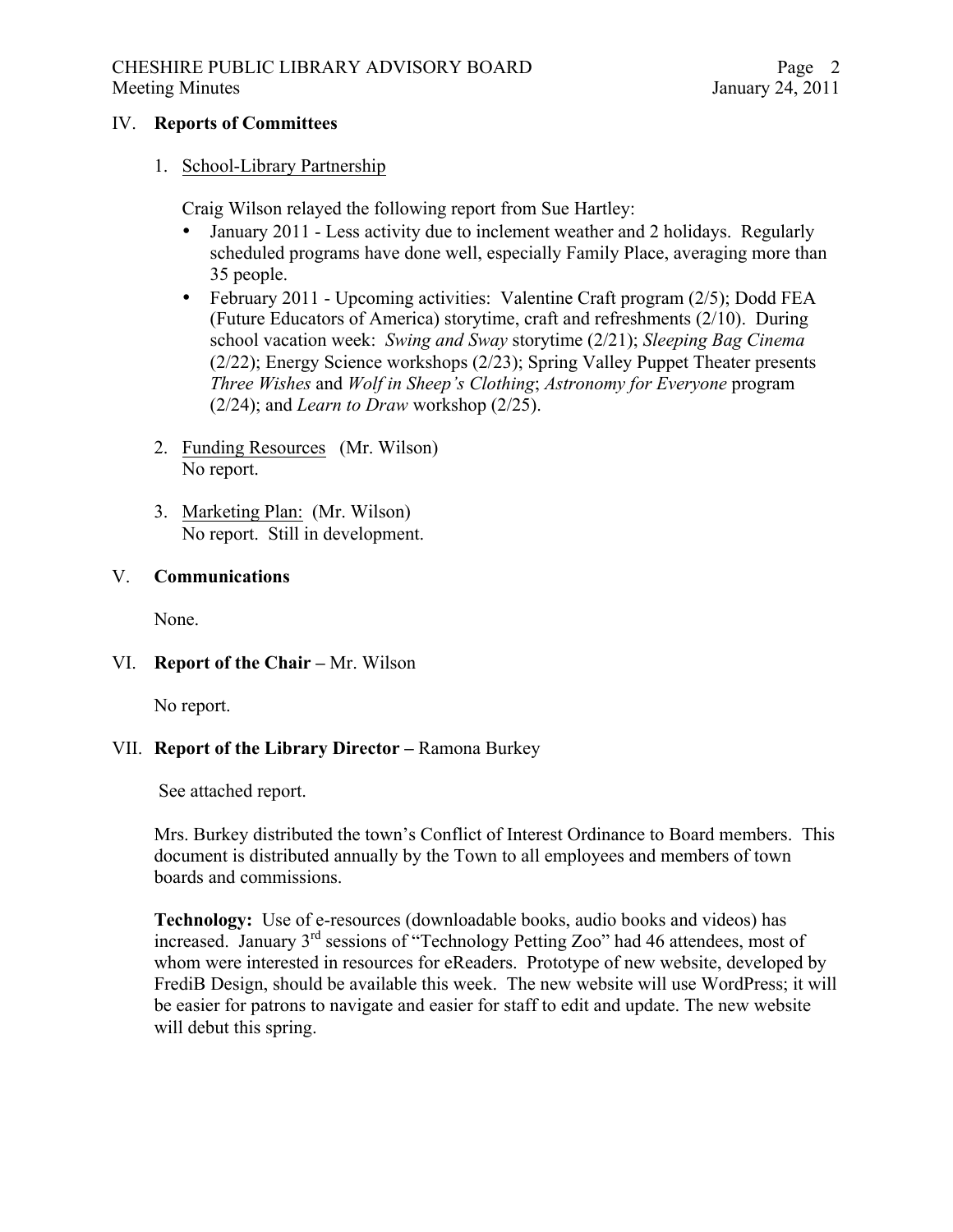**Programs and Services:** Our loans were down approximately 5% in December, compared to Dec. 2009, due to poor weather and holiday closures. The Library will be open on Lincoln's Birthday and President's Day. The Cheshire Cats Classics Book Club continues to be well-attended. December's title was Oscar Wilde's *The Picture of Dorian Gray*, and January's pick was Pearl S. Buck's *The Good Earth*. On Feb. 23, the group will discuss Leo Tolstoy's *Anna Karenina*.

Successful January programs included "Mind and Medicine," the Sunday Showcase concert "America's Music from Ragtime to Swing." As always, our storytimes for young children and, in particular, our programs for teens continue to be extremely popular. Our teen programs include Teen Book Board; Anime Club; Dr. Who Club, and Drop-In Games.

Upcoming events: Staff member Mary Dattilo and her husband Joe will discuss their newly-published book *Time's Edge* on 1/27 at 7pm [NB: Due to inclement weather, this program has been rescheduled to March 31]. Another staff member, Susan Staneslow Olesen, recently published a novel, *Best Intentions*, available in Kindle format from Amazon.com. On Feb. 6, Paul Bisaccia will present "Great American Piano" as part of our Sunday Showcase series. Feb. 10<sup>th</sup> we will hold a book talk and signing of *The Italian Farmer's Table*, a cookbook (and much more) by Matthew Scialabba and Melissa Pellegrino. February children's programs are listed in the School-Library Partnership report.

The Library is seeing more people come in to get tax forms since the IRS no longer mails paper forms to households.

**Personnel:** The arbitration panel ruled on the bargaining unit contract covering 7/1/09-6/30/12.

**Budget:** Mrs. Burkey submitted her budget request, including a request for partial restoration of page and clerk personnel hours and a request for restoration of funding in the book budget. As part of her Public Property request submitted to the Public Works department, Mrs. Burkey asked for funding for an overhang to be built over the rear steps of the library, which would greatly increase safety and eliminate the ongoing drainage/freezing problem. Mr. Wilson also emphasized the importance of this request due to the public safety factor. Mrs. Burkey also included a request to replace a section of rusted single-pane windows in the Children's Room.

**Buildings and Grounds:** Mrs. Burkey plans to meet with Peter Wells of Tuthill and Wells Architects, who designed the drawings submitted for our Category 2 grant application, to make some changes to allow for better patron supervision and service, including significant gains in usable space for the Teen area. Snow and ice have been a significant problem this winter, especially with nowhere to put the plowed snow. Visibility is diminished, as is the quantity of usable parking spaces.